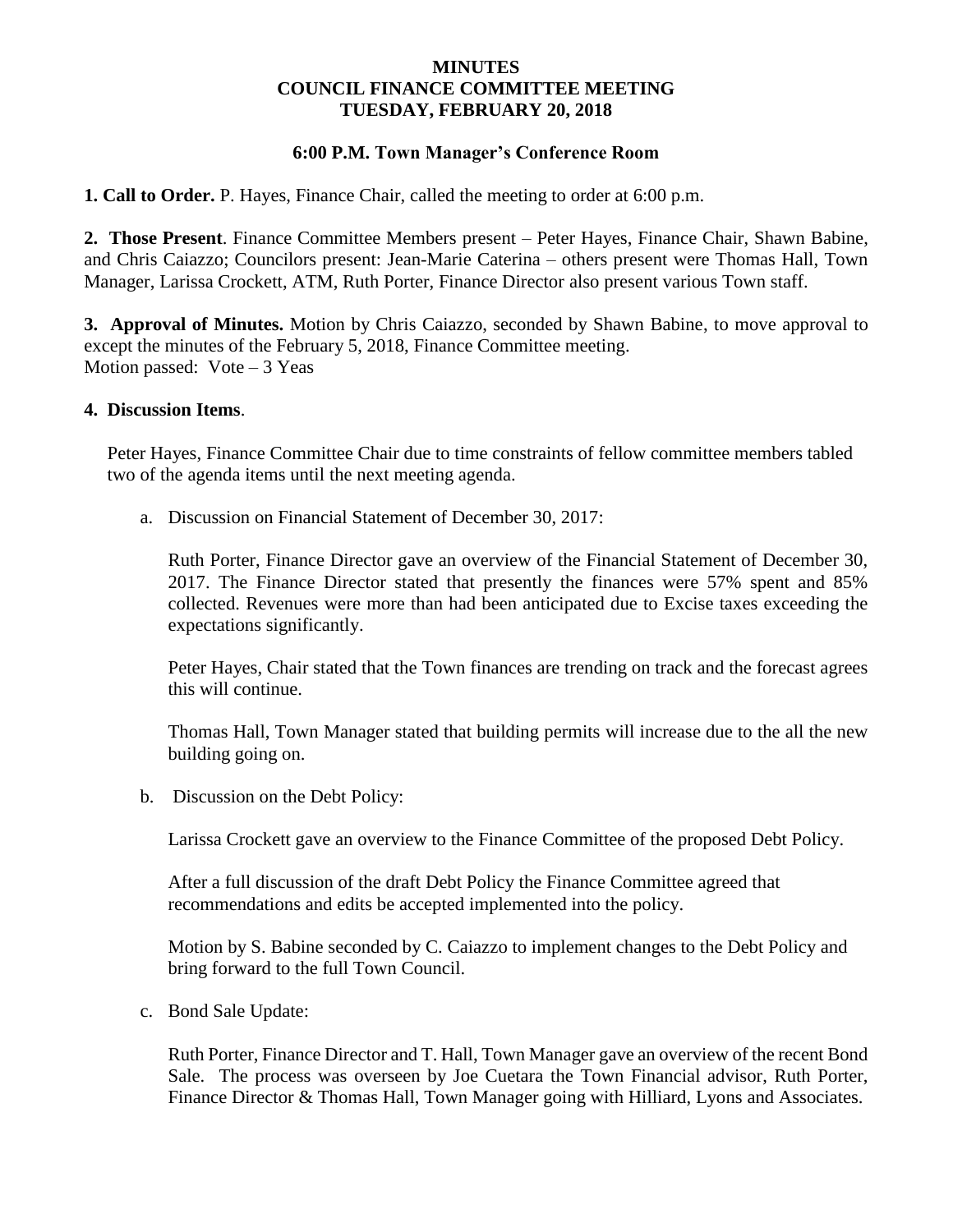d. Discussion on Audit Management Letter:

Ruth Porter, Finance Director presented and gave an overview of the Audit Management Letter from the firm of MacPage LLC of South Portland, Maine. Upon review of best practices it was recommended to update the Town's Purchasing Policies.

e. Discussion on Budget – Review Process & Schedule:

T. Hall, Town Manager stated that he would bring forth the typical schedule while asking departments to deliver an abbreviated summary to be discussed at the meetings. The Manager indicated that the directive given department heads was a goal of no more than 2% increase in overall budget submissions.

The Finance Committee members agreed it is going to be another challenging budget year working not cause the tax rate to increase more than 3%.

P. Hayes, Chair stated that if departments are specifically requesting something they should be prepared to indicate what they would be willing to live without.

f. Update on the Commercial / Business Revaluation:

Thomas Hall, Town Manager gave an update of what steps have been taken to inform the business community of the upcoming revaluation. The steps taken were an FAQ was produced and sent to 1400 community businesses. Those businesses were told to contact the Town if they had any questions or concerns. At the SEDCO Board meeting the Town Manager mentioned the revaluation FAQ and asked members to spread the word to the business community as well. Lastly the Town Manager during his presentation to the Chamber of Commerce inserted information on the revaluation through the presentation.

L. Crockett, Assistant Town Manager received only on call about the FAQ with inquires. The conversation was a positive interaction. The gentleman understood it was a natural cause of business. Although he didn't like it stated that he understood it.

# **5. Future Meeting Dates & Times:**

Monday, February 26, 2018 – Joint finance Committee Meeting (Council Chambers A @ 6:00 p.m.)

 Tuesday, March 20, 2018 – Finance Committee Meeting (Council Chambers A @ 6:00 p.m.)

# **6. Public Comment:**

**▪** Jilliane Trapini-Huff, Beechridge Rd. – Ms. Huff is most concerned with the upcoming budget cycle and the vote for the school budget. What is the most number of times that the school budget has taken to be approved and what is the limit it can go out to vote? Also what happens when there is no budget voted in for the school department?